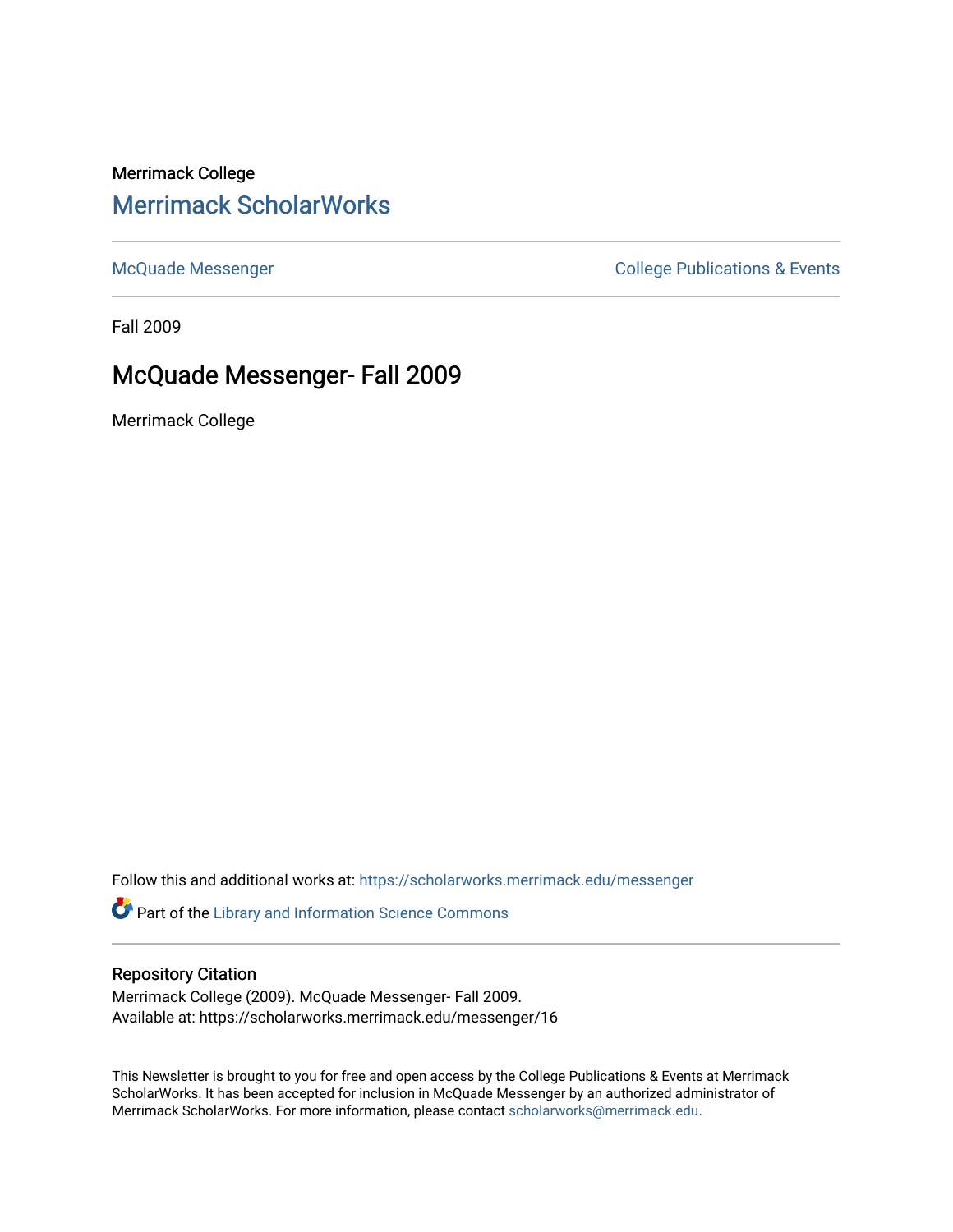



#### **From the Director's Desk**

I'm so pleased to announce that McQuade Library has won an important grant from the federal [Institute of Museum and Library Services](http://www.imls.gov/) through the [Library Services and Technology Act](http://mblc.state.ma.us/grants/lsta/index.php) administered by the [Massachusetts Board of Library Commissioners](http://mblc.state.ma.us/).

We received a \$6,000.00 federal "How Green Is My Library" IMLS/LSTA grant. The proposed project promotes environmental literacy at Merrimack College through funding green materials for the library's collection and funding programs that will engage the campus community in conversations about sustainability.

The timing is perfect because there is enthusiasm, momentum, and support campus-wide to embrace sustainability, and this grant will help McQuade Library be a vital part of the greening of Merrimack College.

The federal funds will be used to add to the library's growing collection of environmental books, DVDs and multimedia kits. A website will be created that will promote green resources through specialized guides, booklists, and more. In addition, librarians are collaborating with faculty and students in courses to promote environmental literacy.

Kudos to Lyena Chavez, Head of Public Services, for writing this successful proposal. Lyena will be serving as the Project Director for this grant, so anyone interested in learning about this opportunity can contact her at [chavezl@merrimack.edu](mailto:%20lyena.chavez@merrimack.edu). Librarians are particularly interested in partnering with a few professors in the spring to work on green guides.

*~ Bridget Rawding*

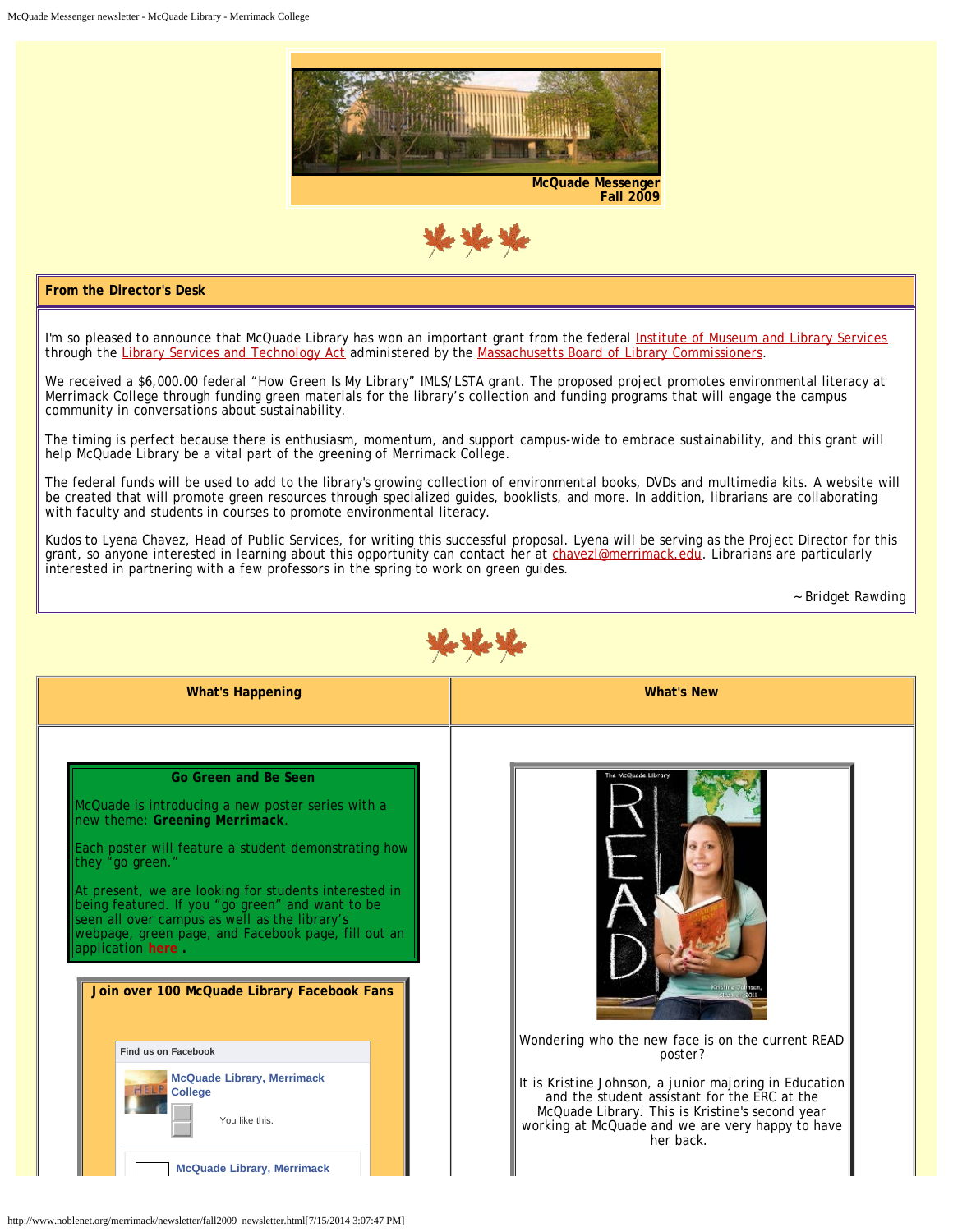McQuade Messenger newsletter - McQuade Library - Merrimack College



#### **Circulation Department Welcomes New Hires**

Every fall, the Circulation Department receives dozens of work study student applications and this year was no different.

While reviewing these applications and conducting interviews gives the department the wonderful opportunity to meet and get to know many incoming and returning students, it is always sad to have to narrow down the candidates, many of whom are qualified and eager for the opportunity to work at the library.

The process for selecting candidates is based on several factors including financial aid status, availability, and previous work experience.

Once hired, student workers perform the vital tasks of covering the front desk, processing checkouts, answering the phone, referring patrons to staff, shelving, retrieving interlibrary loans and course reserves, and representing the library to current and potential students.

This year, we are thrilled to welcome the following 7 students to our staff:

Thomas Albano (2013) Katelyn DeCarlo (2012) Chanthida Duong (2013) Declan Geoffrion Scannell (2013) Amanda LeLacheur (2012) Alexandra Picardi (2013) Ariel Valdes (2013)

*~ Joe St. Germain*



### **ERC's NEW AND IMPROVED WEBSITE**

McQuade Library's **Educational Resources Collection** (ERC) has a new and improved website. This website is intended to keep you updated on "what's new" in the Educational Resources Collection as well as keep you connected to education databases, websites, the McQuade Library catalog and the Merrimack College Department of Education. If you are a student or a teacher in the undergraduate or graduate teacher